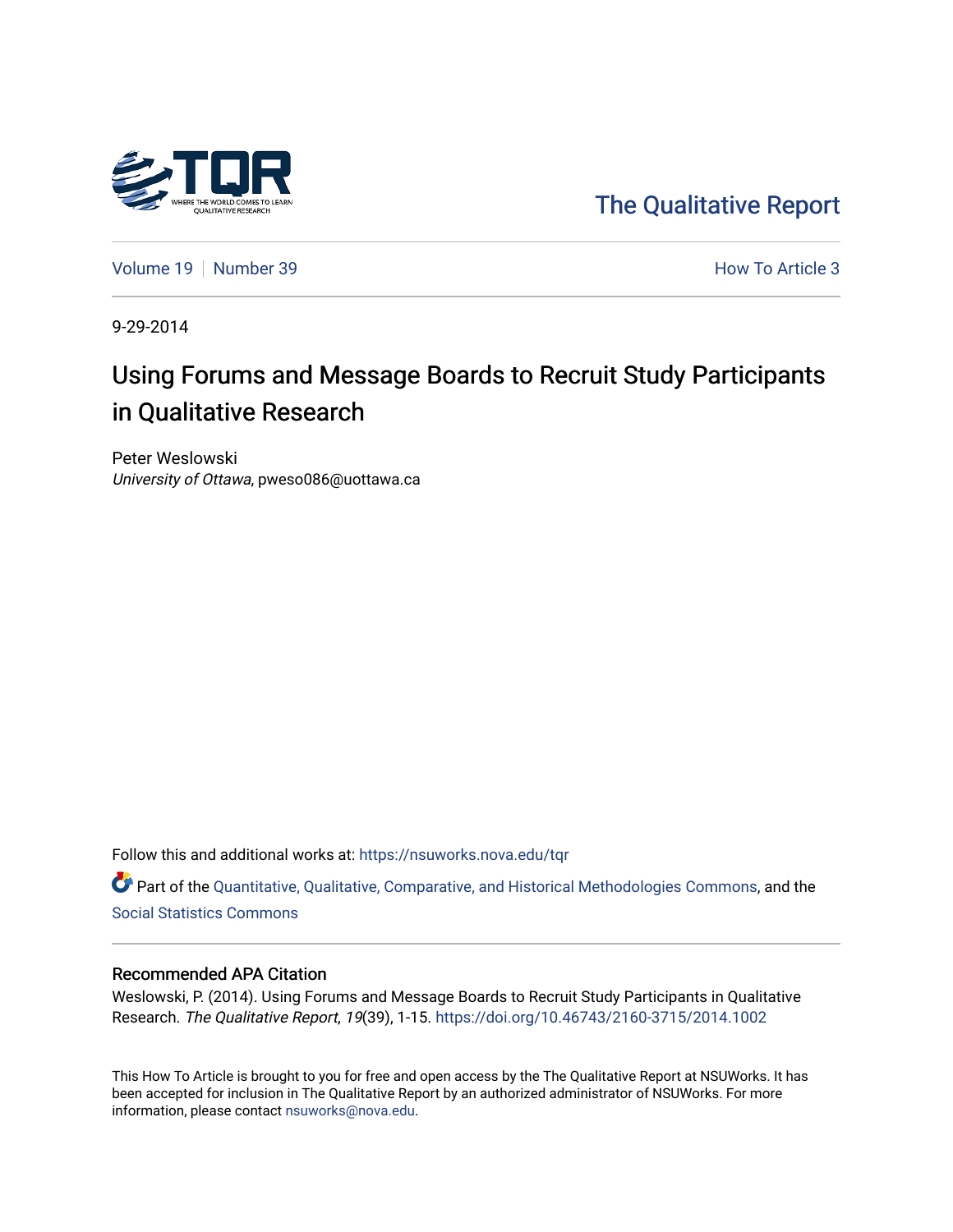# **Qualitative Research Graduate Certificate** Indulge in Culture Exclusively Online . 18 Credits **LEARN MORE**

### Using Forums and Message Boards to Recruit Study Participants in Qualitative Research

#### **Abstract**

The following observations have emerged from the author's research experience involving the recruitment of focus group participants for a qualitative study on job search behaviors using technology. It is argued that Internet forums and message boards provide researchers with a robust approach to recruiting participants for qualitative study purposes. Advantages and characteristics of online communities are outlined to inform future practices based on the experience of engaging job-seekers who frequent a career advice board on the Internet. Challenges and limitations inherent to this methodology are also explored with techniques offered for maximizing the effectiveness of future recruitment. Use of Internet forums and message boards as objects of research versus as research tools is distinguished throughout. The paper contributes to a growing body of knowledge about harnessing the Internet to inform and support qualitative research.

#### Keywords

Online research methods, Internet recruitment, Qualitative research, Online Communities, E-recruitment

#### Creative Commons License



This work is licensed under a [Creative Commons Attribution-Noncommercial-Share Alike 4.0 License](https://creativecommons.org/licenses/by-nc-sa/4.0/).

#### Acknowledgements

Declaration of conflicting interests: The author(s) declared no potential conflicts of interest with respect to the research, authorship, and/or publication of this article.

Funding: This research has not received any funding, monetary or otherwise, from any public, commercial, or non-profit source.

Conflict of Interest Declaration: No relationship exists between any of the authors and any commercial entity or product mentioned in this article that might represent a conflict of interest. No inducements have been made by any commercial entity to submit the manuscript for publication.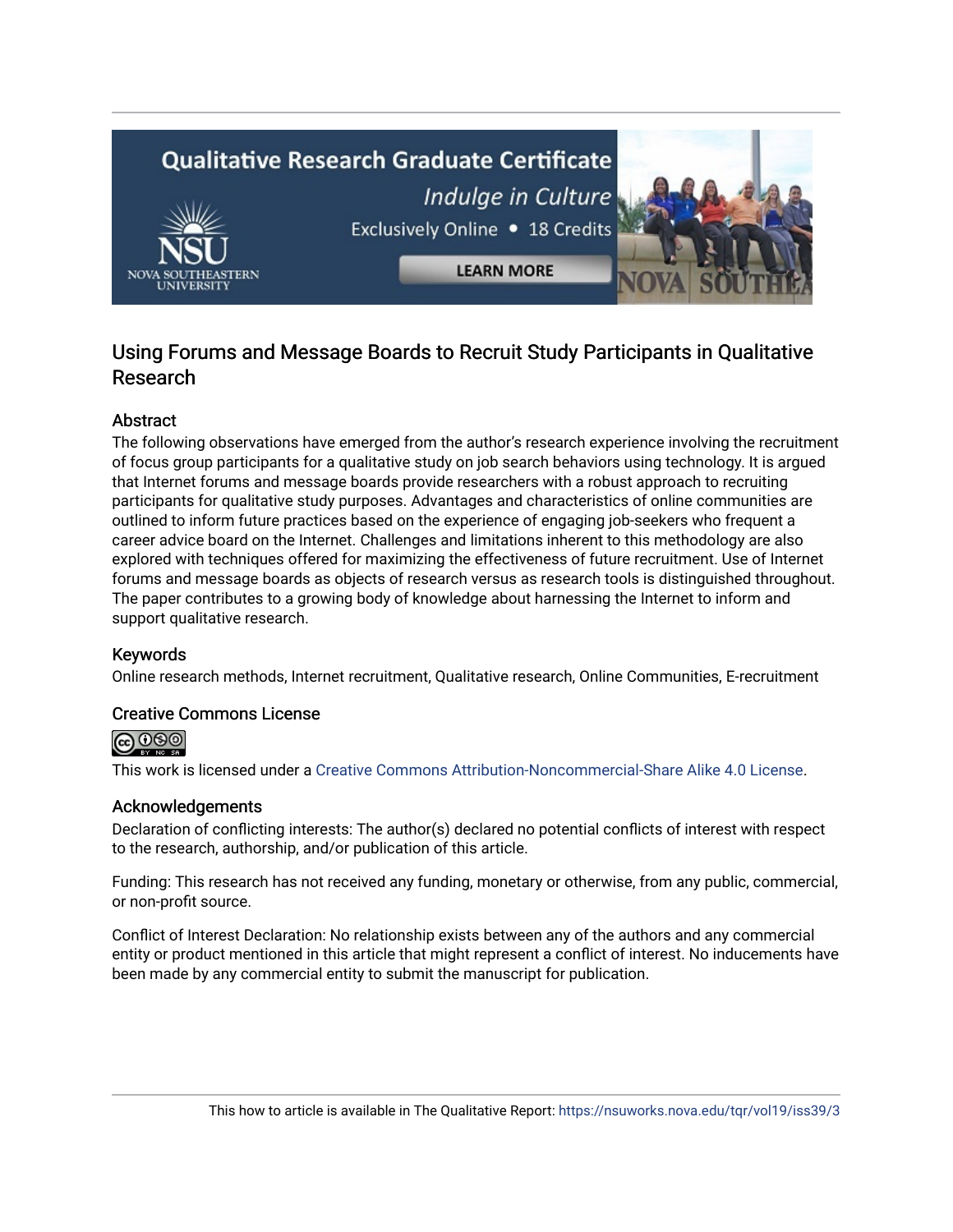

*The Qualitative Report* 2014 Volume 19, How To Article 23, 1-15 http://www.nova.edu/ssss/QR/QR19/wesolowski.pdf

## **Using Forums and Message Boards to Recruit Study Participants in Qualitative Research**

Peter Wesolowski University of Ottawa, Ontario, Canada

*The following observations have emerged from the author's research experience involving the recruitment of focus group participants for a qualitative study on job search behaviors using technology. It is argued that Internet forums and message boards provide researchers with a robust approach to recruiting participants for qualitative study purposes. Advantages and characteristics of online communities are outlined to inform future practices based on the experience of engaging job-seekers who frequent a career advice board on the Internet. Challenges and limitations inherent to this methodology are also explored with techniques offered for maximizing the effectiveness of future recruitment. Use of Internet forums and message boards as objects of research versus as research tools is distinguished throughout. The paper contributes to a growing body of knowledge about harnessing the Internet to inform and support qualitative research. Key Words: Online research methods, Internet recruitment, Qualitative research, Online Communities, Erecruitment*

#### **Introduction**

Internet forums and message boards are online communities populated by users, or members, focused around a central issue or theme (Green, 2007). The rise of Internet use and accessibility has allowed for them to become an important means of communication (Castells, 2009; Maloney-Krichmar & Preece, 2005). Online communities are one among many interactive options for users exploring virtual socialization; others include chat rooms (Markey, 2002) and, more recently, social networking (Zhang, 2009) and social media websites (Halpern & Gibbs, 2013), among others. They also demonstrate a remarkable longevity and resilience despite their age. Emerging from the early years of personal computing and Internet use (Walden, 2000), forums and message boards remain relevant to the present day with many vibrant hubs connecting active users from across the globe (Faraj & Johnson, 2011). Academic scholars have historically recognized the potential for using forums and message boards in research beginning with the earliest iterations of online communities (Finn, 1995; King, 1996; Waskul & Douglas, 1996).

As tools of communication, forums and message boards offer users several unique characteristics over other alternatives. Hew (2009) explains that the conversations on forums and message boards between users can be archived, organized, and sorted. This adds an important dimension in addition to their interactive purpose by creating a repository of past information and exchanges. As a result, online communities have been recognized as sources of knowledge-sharing and almost encyclopedic storage of personal user experiences (Seraj, 2012). Academic researchers have capitalized on this archival capacity through studies employing data mining and analysis of user-created content stored in online community archives. Benton et al. (2011) provide a good overview of message board use for research purposes as a data gathering tool, writing that "Internet message boards provide a rich data resource for a variety of purposes" (p. 989). Generally, online communities tend to promote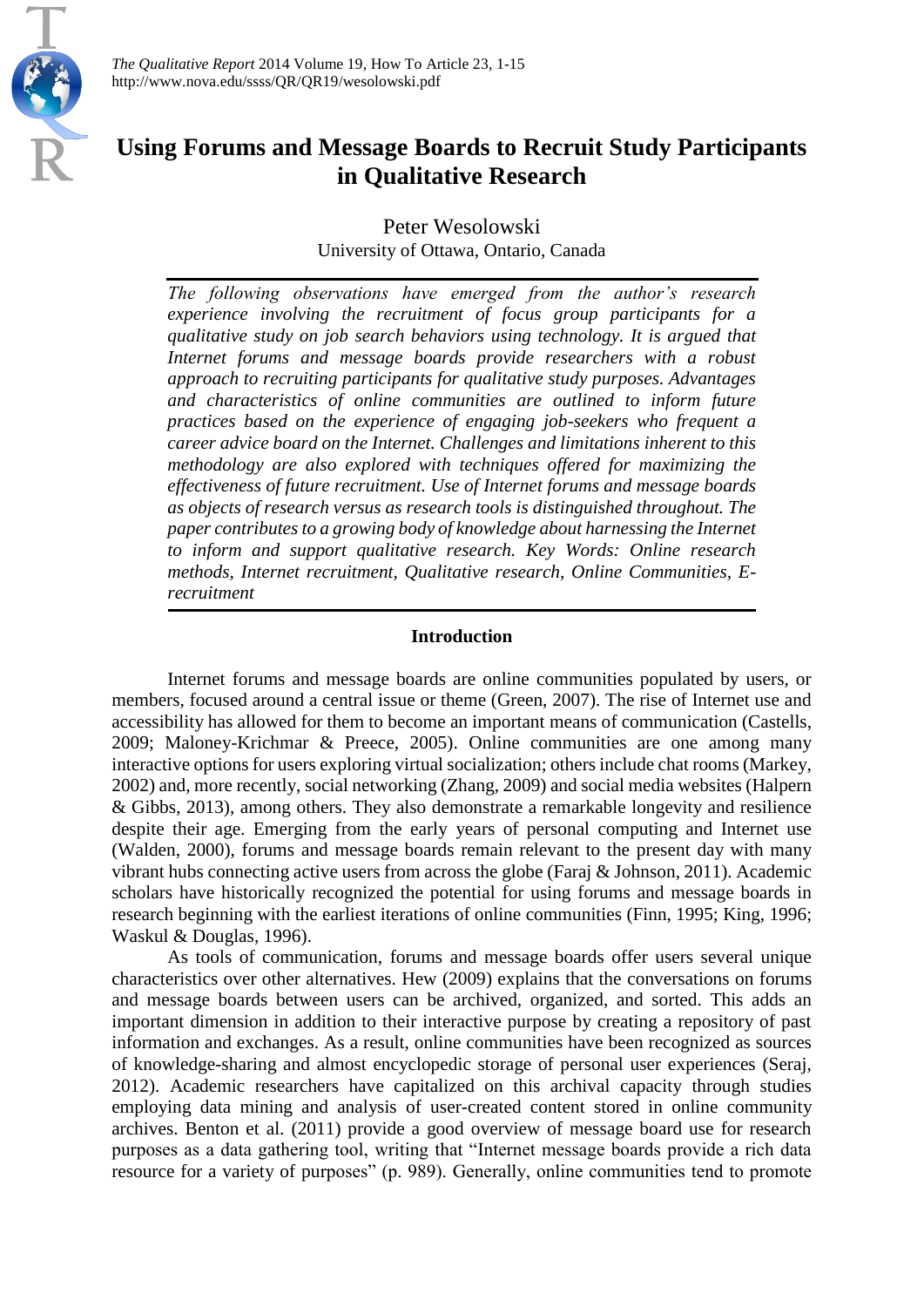some form of structure and control to promote user satisfaction. Experienced users, who are often volunteers and sometimes perceived as community leaders, can be tasked with enforcing predetermined rules, keeping discussions on track, and maintaining order on the boards (Zhang & Watts, 2008). Also encouraging participation is the fact that members of these online groups can choose to remain anonymous and therefore feel added comfort in discussing sensitive or private matters (Stommel & Koole, 2010). The specificity and anonymity associated with forums and message boards means that individuals sharing very ambiguous interests or experiencing very particular circumstances can find one another more easily and seek out a community of like-minded others. This becomes of particular value to researchers intent on recruiting participants on studies dealing with qualitatively exploring private or sensitive topics (Langer & Beckman, 2005).

People turn to online communities for a variety of reasons. Forums and message boards have been labeled by some scholars as "self-help" strategies for individuals seeking to acquire new skills and knowledge about some craft, hobby, or activity. An example can be the Smith and Stewart (2012) study of an online bodybuilding community based on archived user-created content. These can also be referred to as advice-seeking communities where users turn to consult with others who may share similar interests or be facing similar circumstances. Ruble (2011) conducted research on an Internet board devoted to English-speaking language assistants living abroad in France. In other cases, online communities have been found to serve as support groups for users struggling to overcome problems or deal with personal struggles. Studies have examined the conversations and dialogues of forum and message board users grappling with mental health issues (Richards, 2009), suicide (Greidanus & Everall, 2010), as well as various illnesses (Armstrong et al., 2012; Mahato, 2011; Rodham et al., 2009), among others. Sometimes these categories merge, as in the case of online support groups for parents of children who are struggling with problems or afflictions (Clarke & Sargent, 2010; Kirby et al., 2008).

Internet forums and message boards also provide advantages to users seeking a positive and rewarding online community experience. The feature distinguishing them from chat rooms and even social networking/media options is the focus on some particular often narrow topic or theme. The Internet has proven itself to be an effective communication tool capable of bringing together very different people in very different parts of the world (Zahariadis et al., 2011). Langer and Beckman (2005) contend that for many, the Internet has replaced traditional word-of-mouth advice-seeking and allows for authentic and genuine communication with others. A study by McEwan and Zanolla (2013) recently demonstrated that users who initially met over an online community experienced greater closeness when later meeting in person, which supports the idea of communication authenticity, especially with respect to sensitive topics.

#### **A Review of Recruitment Approaches**

Researchers have relied on niche forum and message board communities to locate participants who would otherwise be too difficult to recruit using more broad or traditional methods. Those in the health sciences and nursing fields have been particularly keen on administering surveys and other quantitative data collection methods to online communities (Beck & Konnert, 2007; Fox et al., 2007; Huag et al., 2011). Of greater interest here, however, is the opportunity to conduct ethnographic research surrounding the discussions, exchanges, and conversations transpiring over these websites. As in the case of the author's experience, it can sometimes be beneficial to use forums and message boards to recruit participants for in-person qualitative research, including, among others, focus groups.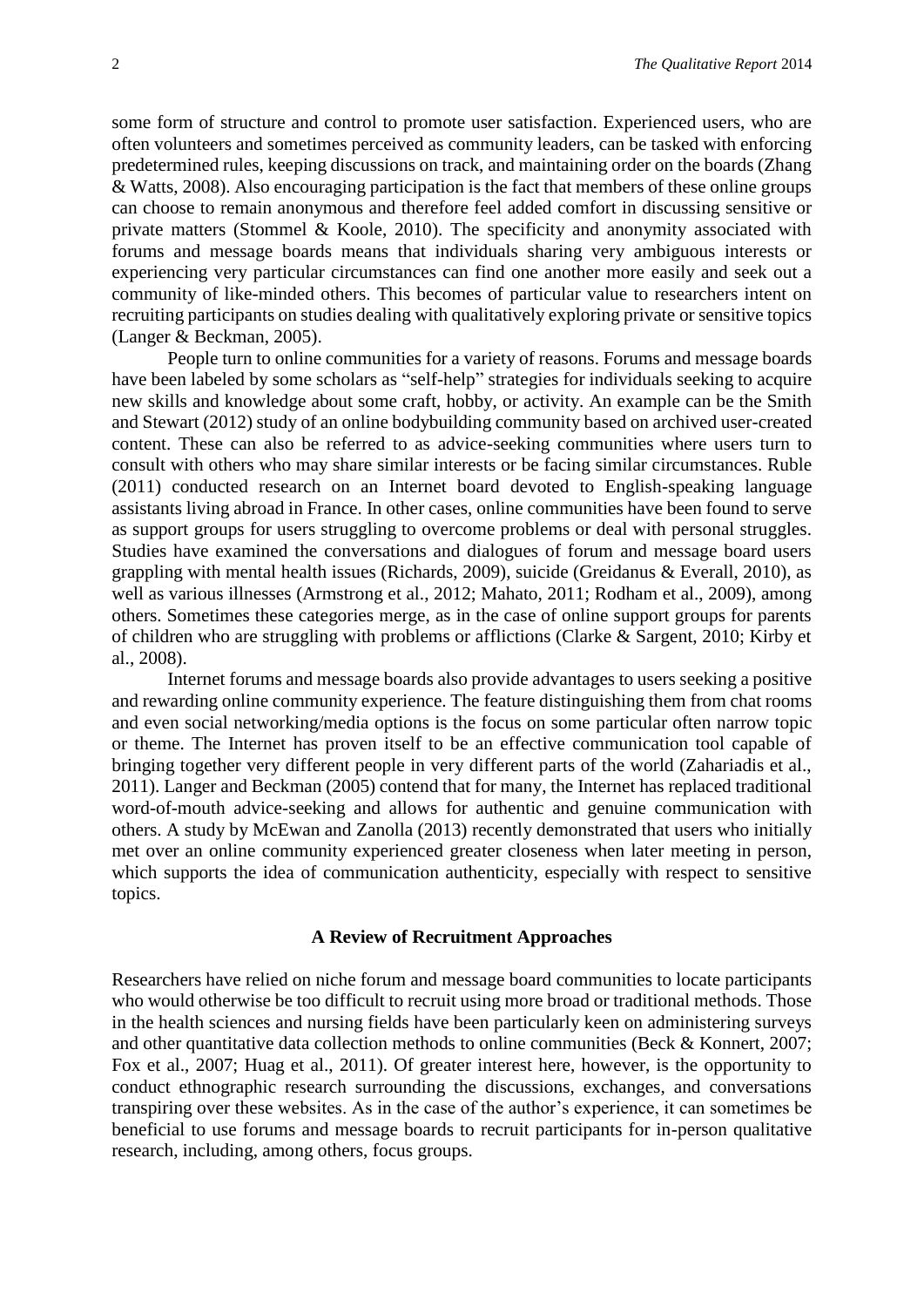Kozinets (2002) uses the portmanteau "netnography" (Internet and ethnography) to describe the process of analyzing the archived written exchanges of online community members. This has since been validated as a methodology capable of elucidating the sought-after qualitative "thick description" (Geertz, 1973, p. 3) needed to richly and thoroughly understand the culture of a particular group (Langer & Beckman, 2005). This understanding stems from the premise of ethnographic research suggesting that groups of individuals bound by regular interaction over a certain period of time will develop a culture (Patton, 2002). In netnography, qualitative researchers take an arms-length approach, observing and documenting the various nuances inherent to communication and interaction in the online community. Kozinets (2010) has produced a comprehensive handbook on the process of netnography which provides additional methodological detail concerning the many aspects associated with this technique. Studies adopting netnography have allowed researchers to gain insight into hidden worlds, including those of racist hate-groups (Hirvonen, 2013) and sexual deviants (Healy & Beverland, 2013), among others. Netnography has also been used to gather data in marketing management and consumer research to understand the priorities, satisfactions, and opinions of product users or prospective users on consumer-to-consumer (C2C) portals (Felix, 2012; Hewer & Brownlie, 2007; Kulmala et al., 2013). Lugosi et al. (2012) provide an excellent overview in this domain.

Besides analysis of data in the form of communications archived within online communities, qualitative researchers can choose to recruit participants in whole or in part from forums and message boards. However, literature implicating or exploring this process is scarce. Trier-Bieniek (2012) successfully recruited participants for telephone interviews for the purposes of analyzing a specific music genre by focusing her search around an online community devoted to a feminist musician. The combination of forum and message board recruitment and qualitative telephone interviews has been used successfully in other research (Nicolaou et al., 2009). Hibino and Shimazono (2013) conducted nine in-person interviews to study the experience of surrogacy among prospective surrogate mothers frequenting support message boards over the Internet. Some studies combine various data collection tools administered following recruitment from forums and message boards, for example, Frazier et al. (2010) used face-to-face focus groups and telephone interviews to research employment experiences among cancer survivors.

Besides the Trier-Bieniek (2012) study which discussed Internet recruitment for telephone interviews, very little has been written regarding the experiences of qualitative researchers who use Internet forums and message boards to recruit participants for academic research purposes. The scarcity of literature surrounding this topic represents the driving force behind the present work, which seeks to make a contribution to the literature by outlining in more specific detail the technical aspects of participant recruitment from online sources. This contribution is unique because it combines Internet recruitment with a face-to-face interviewing data collection approach.

#### **The Experience of Recruiting from an Online Community**

#### **Language and Structure**

Users of internet forums and message boards adhere to a unique, sometimes unwritten, and standardized terminology. Thurman (2008) provides some background on the phrasing commonly associated with English-language forums. It is important to note that these tendencies vary by region and language. For example, it is common for German-speaking members of an online community to frequently show satisfaction using the stylized acronym "\*gg\*" meaning big grin or großes grinsen (Baranowski, 2013, p. 77). Yet this expression is virtually unheard of elsewhere. Cantonese speakers writing in English over the Internet will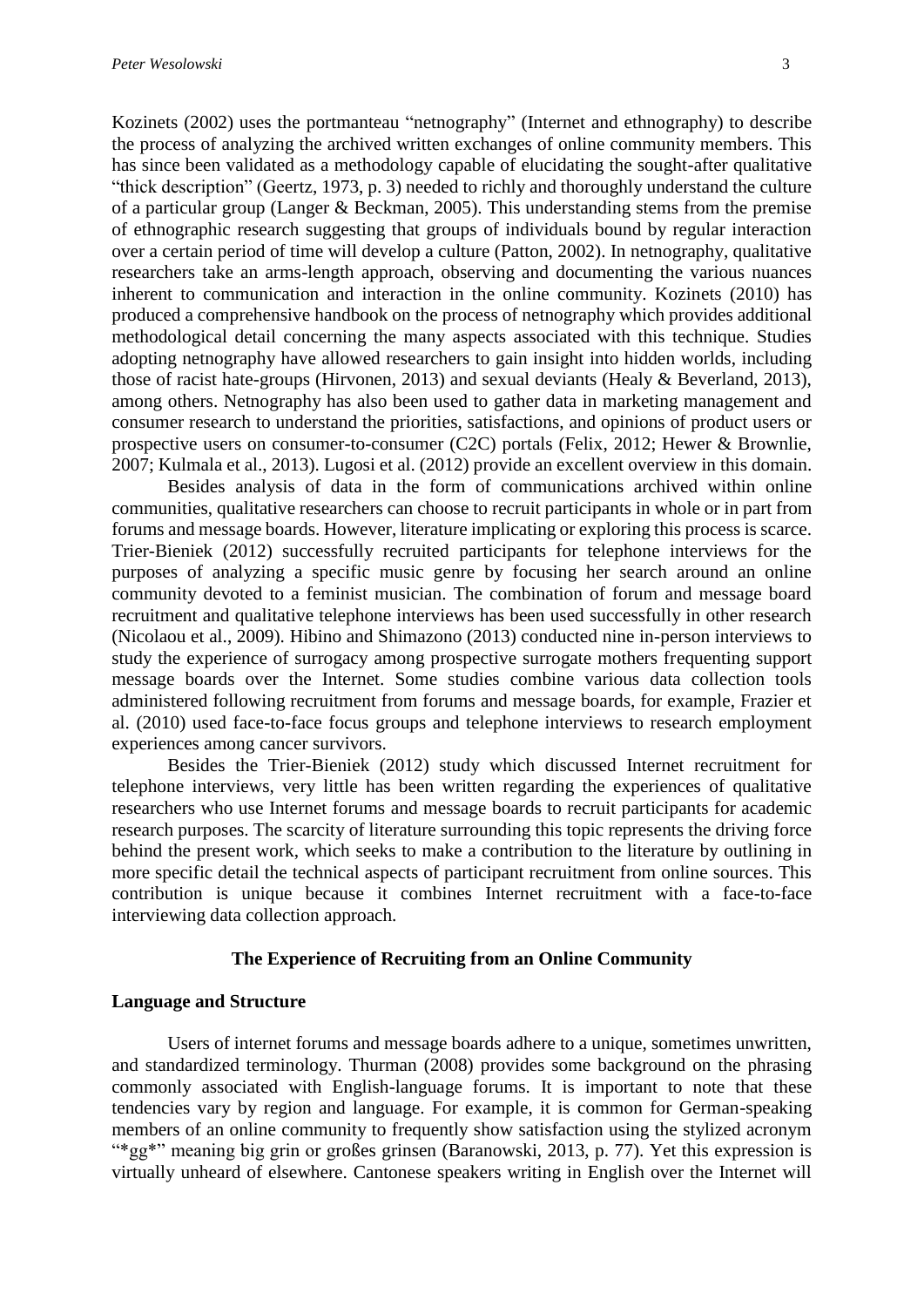add the suffix la (喇) to their messages as an assertive expression, for instance, "of course I am going to the party la" (Fung & Carter, 2007). For the qualitative researcher engaging an online community for the first time, whether through indirect observation such as netnography or for direct recruitment purposes, some of the language used may appear foreign and confusing. Understanding this terminology relates closely to understanding the structure of online communities, as a particular nomenclature is used to identify sections, users, and actions which can be taken online.

Internet forums and message boards are usually broad enough such that they warrant subdivision into several categories. For example, an online community for cancer survivors might provide users with discussion sections dedicated exclusively to careers, relationships, and health advice, among others. Within each of these sections, users are allowed to create new discussion topics – these are known as "threads." Each thread is identified by a unique topic acting much like the subject line of an e-mail. Unlike sections, which are static, threads are organized automatically based on their activity level and age. Newer and more popular threads appear at the top of a section while older and less popular ones sink below and are often relegated out of immediate view. This occurrence is known as a "death;" while it is possible for a thread to be resurrected through a process known as "bumping," this is often frowned upon by users due to the information being out-of-date or the original author having lost interest or left the community altogether, therefore stifling the conversation. However, threads of particular importance, like those containing the forum rules, can be "pinned" to the top ensuring easy access for users due to placement in a high traffic or high visibility location.

Users or "members" who create new threads are referred to as "original posters" or through the acronym "OP." The OP designation can be used to refer both to the original message and the user who wrote it; as determined by context. After a thread is created, other members and the OP can make additional contributions known as "posts." Members and nonmembers who choose not to participate in discussions and visit a forum or message board only to read others' posts are known as "lurkers" (Maclaran & Catterall, 2002). Unlike a chat room where conversations flow immediately and quickly disappear, threads running on forums and message boards retain all of their posts and can be added on to after an indeterminate amount of time has passed. In many cases, the average member cannot completely delete or erase a post or thread. In the end, this creates a useful database of archived discussions for future unobtrusive qualitative analysis (Kozinets, 2010, p. 143).

Internet communities also have leaders in the form of administrators and moderators. The former, referred to as "admins," are usually the highest decision-making authority and have unlimited capacity to enforce the entire online community. The Roberts and Hunt (2012) study of an underground video-sharing board outlines the sanctions imposed by administrators on users who break the community regulations. Moderators, or "mods," usually play a smaller role and are assigned to monitoring only one specific section of the forum and have limited decision-making ability. They can, for example, close or "lock" a thread from receiving further replies if an exchange becomes overly heated or a discussion goes too off-track. Consequences as well as the threshold for intervention vary by community; for example, a holocaust survivor board is likely to be significantly less tolerant of anti-Semitism than a forum for Neo-Nazis.

Our research called for studying the perceptions of Canadian job-seekers interacting with an Internet-based governmental employment search and application portal. The research was based on the understanding that user perceptions of e-recruitment systems can help streamline these websites and contribute theoretically to the study of applicant reactions, which has been criticized for slowly adapting to technological changes in human resource management (HRM) and human resource information systems (HRIS) (Gilliland & Steiner, 2012). The rationale for the study was based on the increasingly role played by technology in human resources management (Wesolowski, 2014).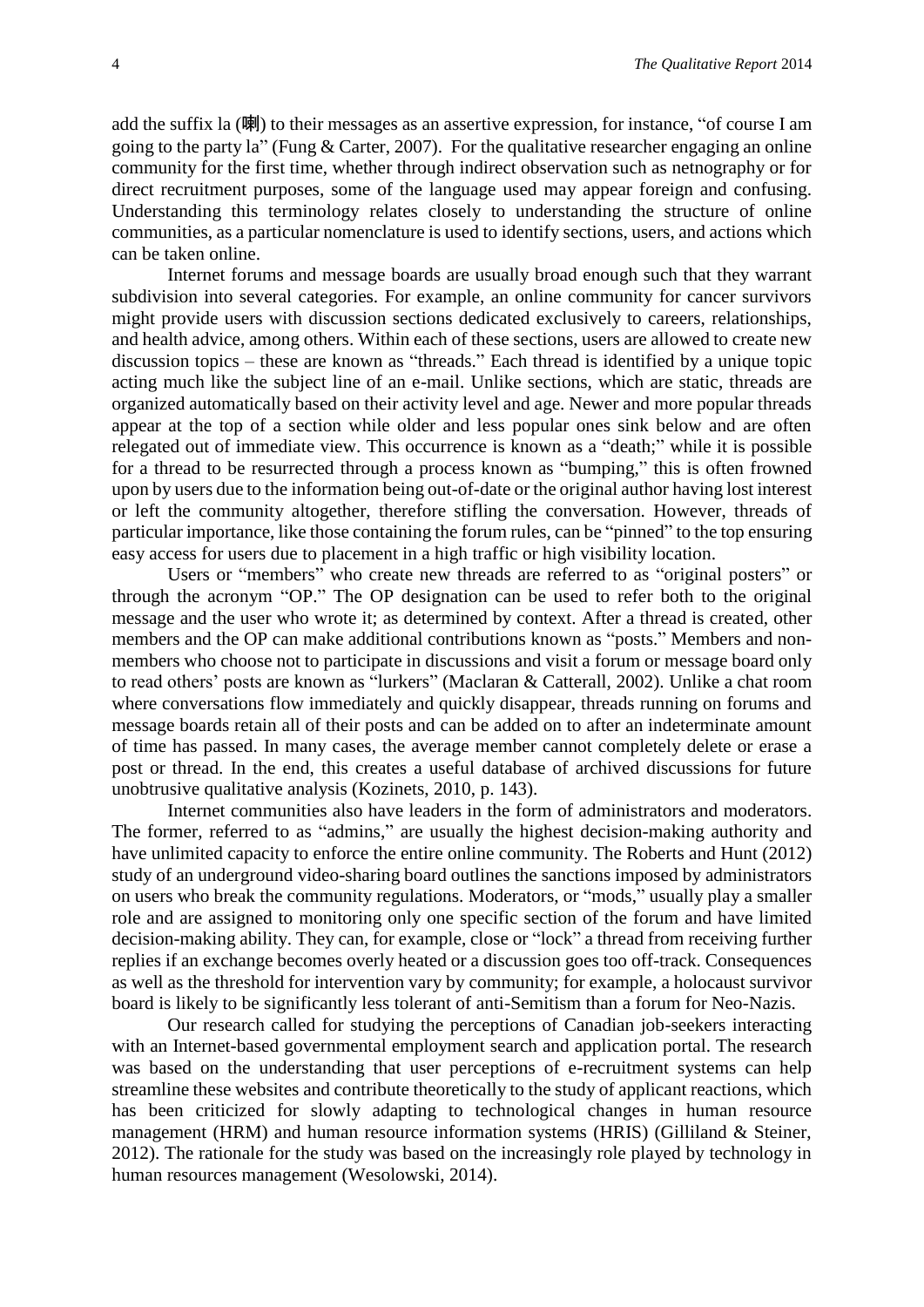Given the exploratory nature of the research, a qualitative methodology was selected with data collection consisting of four consecutive in-person focus groups with job-seekers who used the e-recruitment portal. Interviews were conducted over the course of a year, once every three months, to account for delays in the public-sector hiring process and to gather detailed viewpoints surrounding website use (Schleicher et al., 2006). In order to recruit the focus group participants, we conducted recruitment over an Internet message board devoted to job-search and career advice. This innovative approach allowed for easy outreach with users of a very specific governmental website and proved successful in helping recruit a diverse population consistent with focus group interviewing (Kitzinger, 1994).

#### **Recruitment Process**

Our study called for recruitment of two sets of six focus group participants who were actively searching for a career in the public sector. In the past, a qualitative researcher may have conducted recruitment by liaising with a local career center or employment office catering to various communities – inner city, youth, and so on (Levin & Kammire, 1986). However, studies have proven that job-seekers are increasingly turning to the Internet for finding employment opportunities and completing applications to a significant extent predominantly online (Suvankulov et al., 2012; Tso et al., 2010). Accordingly, Van Rooy et al. (2004) showed that job-seekers achieve greater success implicating enhanced and interactive websites into their search. It was decided to recruit participants from a popular local job-search message board wherein members traded advice and opinions about civil service job opportunities, government testing, career growth potential, and so on. The ability of Internet forums and message boards to be centered around very particular topics helped narrow the search to an online community heavily focused around the public-sector employment search.

#### **Selecting an Online Community**

Based on a qualitative study design, the researcher sought to acquire an experiential understanding of users' interactions with a federal government e-recruitment portal. The selected approach called for elucidation of personal user stories and experiences (Strauss & Corbin, 2008) informing individual narratives of business-to-consumer (B2C) style portal interaction. To promote a plurality of voices and develop a thorough understanding of search behaviors and reactions, the goal involved recruiting a diverse variety of focus group participants. Kitzinger (1995) suggests that researchers using the focus group technique should recruit "[…] participants from diverse backgrounds, as it maximizes the possibility of exploring subjects from different perspectives" (p. 300). This is especially relevant to a qualitative study where job-seekers represented a variety of professional backgrounds, age groups, experience levels, and skill sets, but were all interested in public-service as a future career.

A significant benefit to recruitment from Internet forum and message boards is the ability to target people who share a strong interest in a particular area or who are experiencing very unique personal circumstances. Langer and Beckman (2005) provide a comprehensive account of the potential for researchers to access sensitive issues through online communities for data collection purposes. The geographically unlimited nature of the Internet can obviously impose some limitations to the recruitment of physical participants, which are discussed in a following section. Researchers are also reminded that effective Internet forum and message board recruitment can implicate a variety of online communities and that diversification can lead to richer and more thorough participant narratives, which is in accordance with qualitative study design (Flick, 2009, p. 177).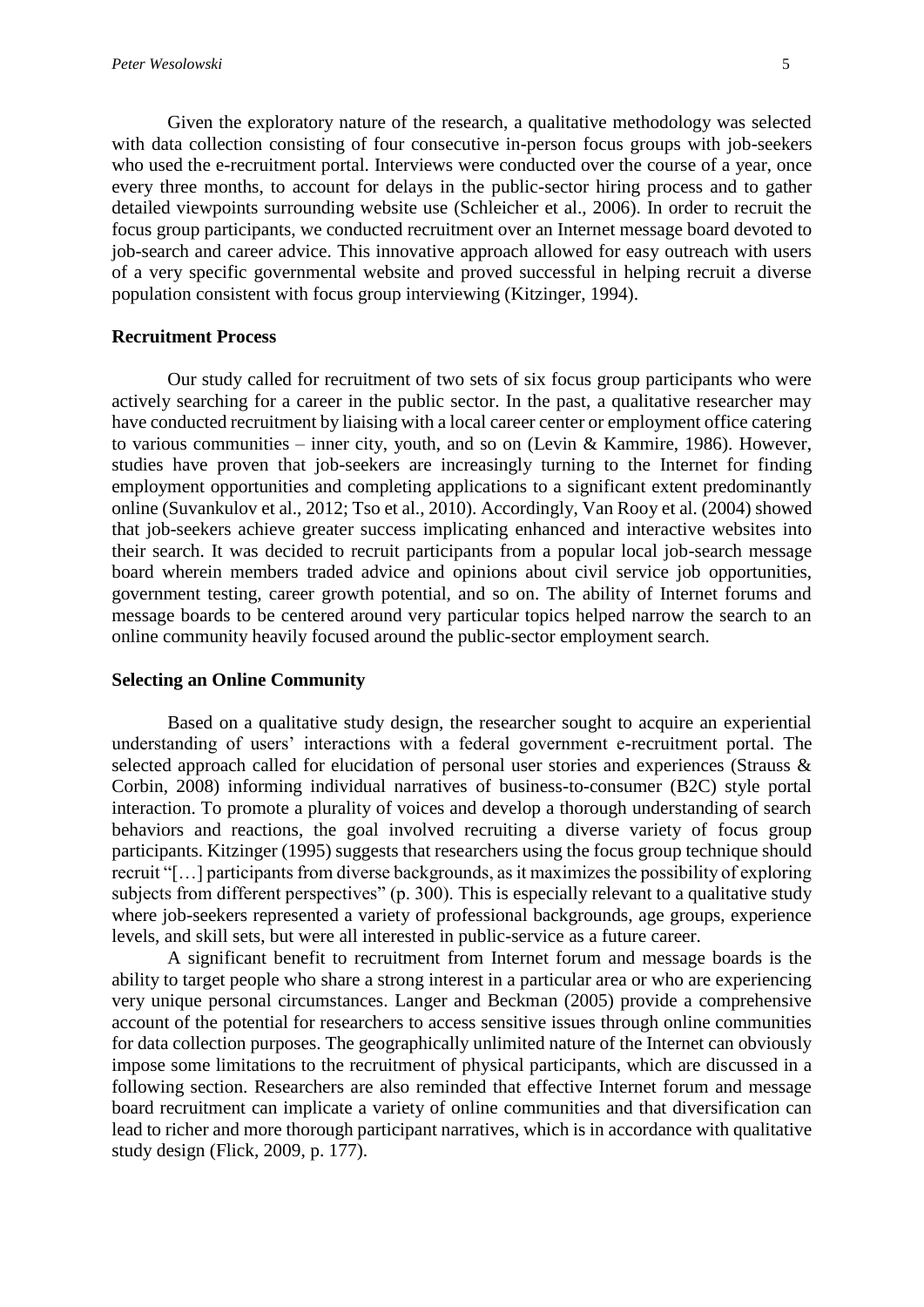Before pursuing recruitment from an online community, researchers are encouraged to invest some time in observing users' conversations and interactions. Considerations should be made as to the activity level and relevance of the forum or message board. Is there a large base of regular members with respect to the purpose of the community? Are discussions pertinent to the research project being conducted? Most modern forums and message boards provide basic and accessible usage analytics informing of total registered users and how many of these are actively browsing at any given time. Our study selected a high-traffic community with close to 600,000 registered members 5,000 of whom navigated the board any given day.

#### **Approaching the Community**

Most forums and message boards, especially those with high traffic, are tempting targets for illicit online advertisers or "spammers" who want to promote their product or service to a large audience for free (Benton et al., 2011; Montagne, 2011). After a researcher has chosen an online community and registered an account, it is recommended to discuss recruitment feasibility with the site administrator. Researchers should also remember that even though the tone of conversations in an online community may be informal, all recruitment communication should be professional and adhere to a high standard of quality. Including scans of official documentation such as ethics certificates, funding information, and contact information will help maximize cooperation from community leaders and facilitate the recruitment process.

It is important to communicate information as briefly and specifically as possible. Most online community leaders are volunteers who fulfill their duties on personal time. Our experience involved requesting the authorship of a new thread explaining the project. Recruitment thread contents were provided to administrators from the outset. The decision was deferred to the moderator of the specific job-search forum subsection in question, who offered an approval within approximately one week. This particular community had been so inundated with spam, however, that a policy was instituted for all first-time posters to have their messages pre-approved before appearing in public view. As a result, all moderators were made aware of the upcoming thread and provided with information so as not to accidentally mistake it for an unwanted solicitation.

#### **Managing Feedback**

We made the strategic decision to limit communication to only one thread on the forum. This was also due partly to strict regulations imposed by the institutional ethics board requiring approval of all messages shared with the public. All project information was contained in a single OP and interested members were encouraged to contact the researcher privately either over e-mail or a private message through the board's own messaging system. Qualitative researchers who are investigating private or sensitive topics may benefit from providing the option of using an online community's proprietary messaging system to protect some users' anonymity. However, this requires daily monitoring of the forum or message board to ensure prospective participants are issued timely replies.

Despite being discouraged from making direct replies in the recruitment thread, members nevertheless made posts about their experiences using the online job-search portal. This was unexpected and, due to a requirement of ethical clearance for all publicly posted information, the researcher was unable to write public replies and clarifications to questions asked in the thread. Solicitation of respondents who were engaging in these discussions for the study was also prohibited. In hindsight, it would have been advisable for the researcher to request for the thread to be locked immediately upon creation. More information regarding this unforeseen consequence is provided in a further section.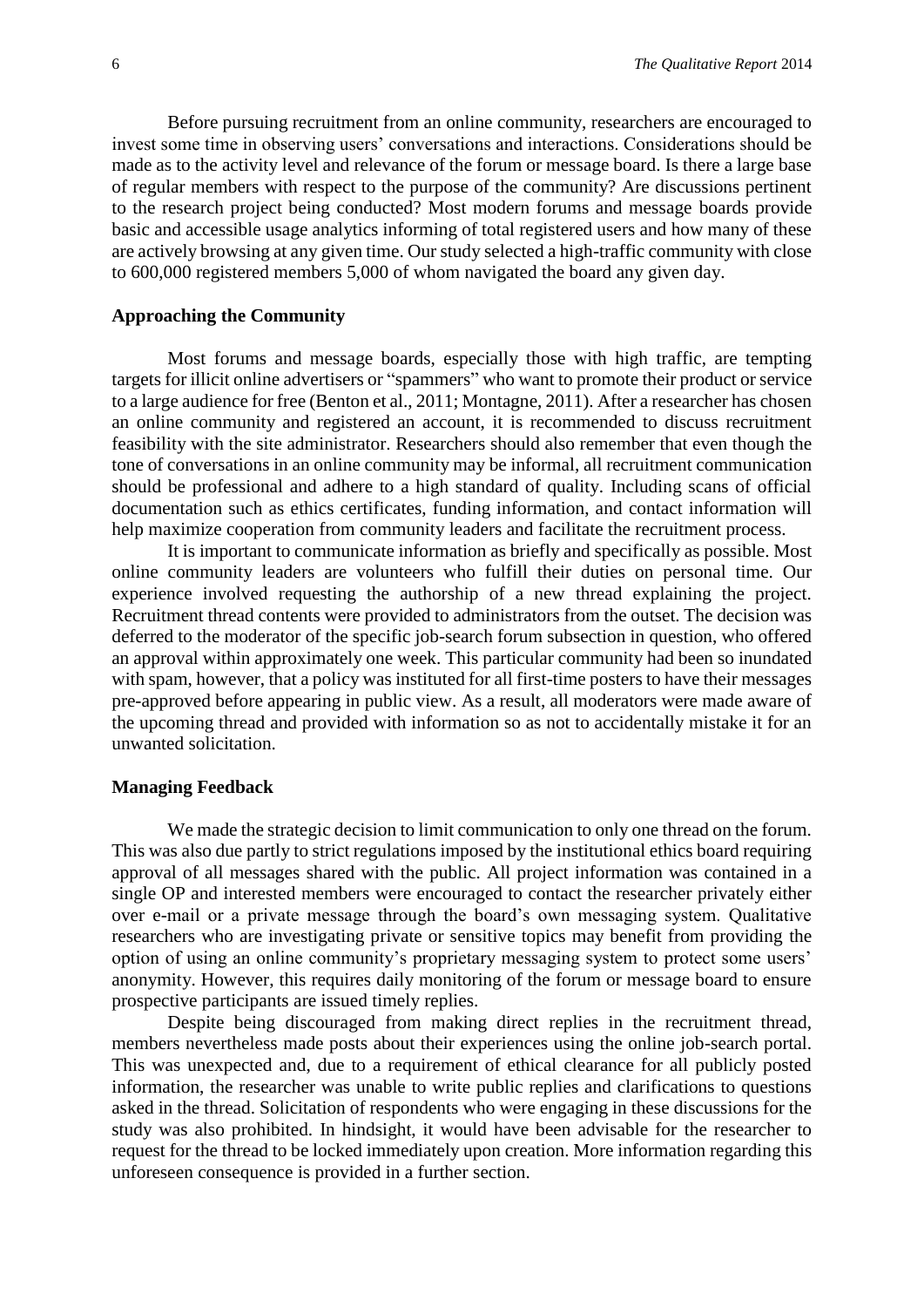All correspondence with prospective participants should be courteous and professional, again, even if their messages are short and informal. Recall that effective qualitative research depends on trust-building between the researcher and participant (Vander Laenen, 2009; Zalan & Lewis, 2004). While job-seekers were eager to share their experiences (and frustrations) using an online career portal, sexual deviants or recovering addicts may be more apprehensive and less comfortable transferring their anonymous internet behavior into the "real world." In our case, a researcher provided his telephone number to all respondents and encouraged them to call at any time if they had questions or reservations. This proved to be successful for efficiently arranging the focus groups and corresponding with participants. Information about privacy, anonymity, and confidentiality was also included in the recruitment message but shortened and written in a language accessible to most English language comprehension levels.

Researchers managing recruitment for an in-person qualitative study on Internet forums and message boards will likely need to practice patience to achieve success with this methodology. Not all participants who initially show an interest will ultimately participate. Similarly, participants who appear less enthusiastic at first may eventually become very dedicated to the project. The standard procedures inherent to qualitative data collection processes apply regardless of recruitment methodology, and researchers should do their best to accommodate the individual needs and preferences of participants including rescheduling interviews if required (Pitney & Parker, 2009, p. 46). Despite these problems, online forums and message boards can provide researchers with potential participants who are very personally or emotionally invested in their niche or circumstance. Trier-Bieniek (2012) explains that conducting recruitment on an online community of dedicated fans of a feminist musician was met with enthusiastic replies: "I received a flood of email from women all over the United States expressing their interest and excitement at the possibility of being a part of my study" (p. 634). Similarly, it was assumed that job-seekers who invest personal time in consulting with others on a variety of steps related to finding work would be highly motivated to participate. This assumption ultimately proved to be correct.

#### **Closing Recruitment Process and Project Completion**

Given that information posted on Internet forums and message boards is archived, it is important to communicate a specific window of time wherein recruitment will take place. Inclusion of dates with a corresponding year will avoid future frustration on behalf of users who may read the recruitment message and feel interested in volunteering long after the research has been completed and, hopefully, published. Provided that researchers are cleared to do so by their respective ethical committee, participants, and the forum or message board administration, providing an update to the online community regarding the eventual status of the project may be perceived as respectful and could help create a path for future scholars.

A big question surrounds how researchers should handle the information they disseminate over an Internet forum or message board after their project has been completed. It is important to note that some online communities frown upon members erasing or "editing out" the content of their messages because this stifles the flow of future information-gathering and communication. However, leaving the recruitment message as-is could result in disappointment even if recruitment dates are clearly listed. This dilemma can be circumvented by editing a conspicuous disclaimer into the thread topic and content of the OP to indicate that the recruitment process is closed. It is recommended that researchers prepare these texts well in advance to facilitate ethics clearance given that, as in our case, all public correspondence must first be cleared by the institution's ethics board.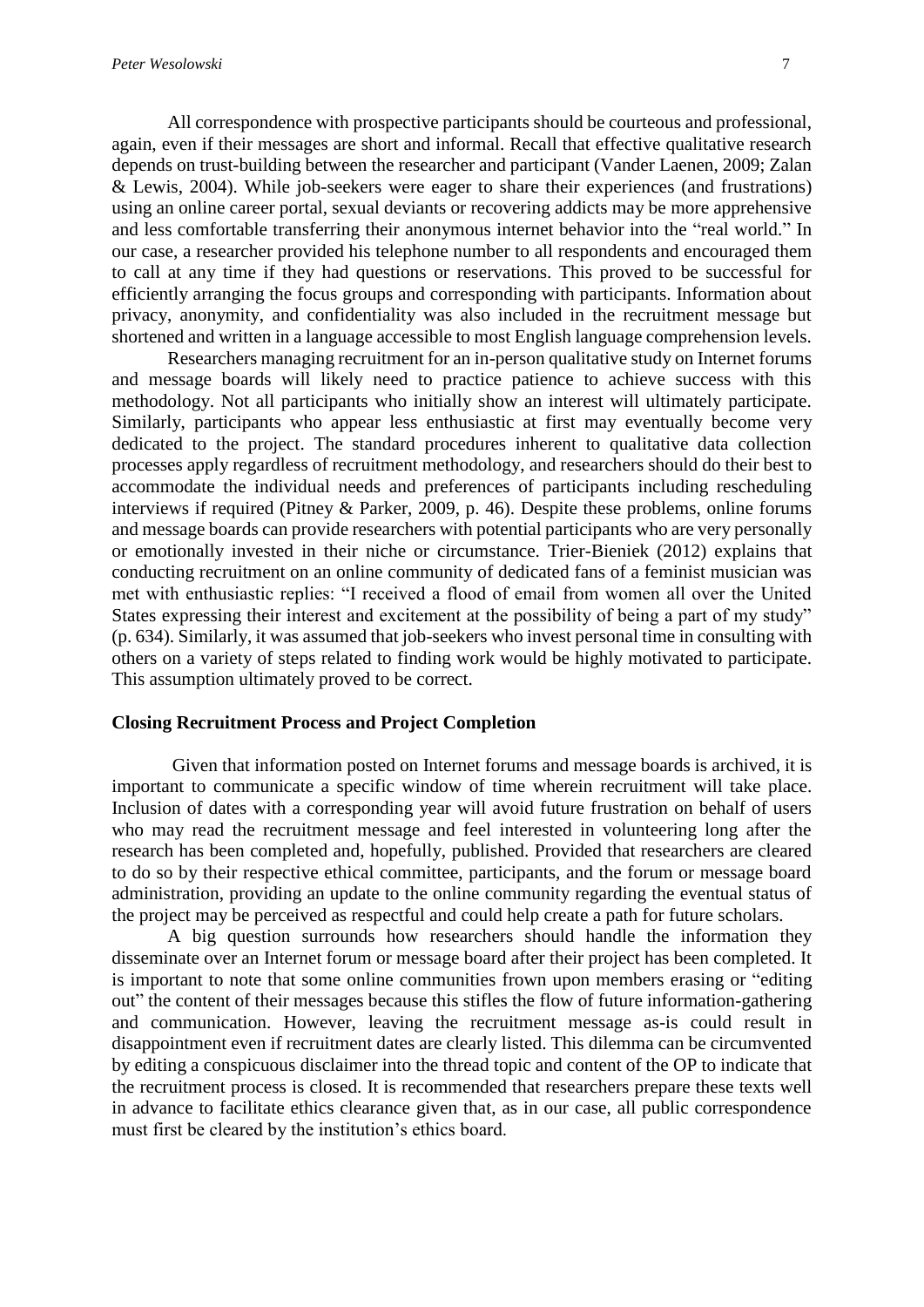#### **Challenges and Limitations**

#### **Location**

The World Wide Web attracts an international audience. Forums and message boards are open to members from across the globe, consistent with the borderless nature of the Internet (Maier, 2010). Many North-American based forums will in fact attract users who are from non-English speaking countries, especially when it comes to certain hobbies. Hewer and Brownlie (2007) provide some interesting examples implicating automotive communities and various cultures. Researchers conducting recruitment for qualitative studies should recognize this as an inherent limitation. The more specific a subject, the more it is likely an online community will be comprised of fewer users representing a larger variety of countries.

Conducting recruitment of job-seekers for in-person interviews was straightforward due to the ubiquitous nature of the employment search process. A focus on public-sector careers narrowed down the possibilities further as the vast majority of government operations at the federal level in Canada are concentrated in one major geographic region (Graham & Swimmer, 2009). The data-gathering methodology selected can also help researchers circumvent these limitations. Many qualitative studies have successfully combined Internet forum and message board recruitment with traditional telephone interviewing (Karagiorgi & Lymbouridou, 2009; Nicolaou et al., 2009; Trier-Bieniek, 2012) and online webcam-based interviewing through services such as Skype (Rouleau & Von Ranson, 2011). An insightful work by Stewart and Williams (2005) explored the possibility of online focus group interviews which take into account the basic features of traditional online communities but digitize these with multimedia and interactive components to allow for gathering detailed information about users' feelings and emotions.

#### **Recruitment Message Visibility**

Despite not relying on instantaneous relay of information like chat rooms, many Internet forums and message boards can experience high activity. The job-search board discussed here, for example, is updated daily with new threads and posts about upcoming opportunities, the latest hiring trends, and ongoing competitions, not to mention equally popular exchanges of opinion and debate amongst members. One of its most frequented and recurring topics involves letter carriers providing advice to job-seekers interested in working for the Canadian national postal service Canada Post – at the time of recruitment, this thread had over 620,000 individual views and over 6,400 posts.

Unfortunately, the researcher's recruitment invitation did not fare the same level of popularity and would have quickly sunk down the list in favor of other discussions. Luckily, members making posts in the recruitment thread (despite doing so against the posted instructions) served as much-needed bumps that allowed for the message to be displayed prominently for several days. In the future, it would have been preferred for a moderator to pin the recruitment thread for a specified duration. This would have allowed for it to be permanently and prominently featured to anyone browsing the board. Some communities may only reserve this procedure for a very limited type of communication, like outlining and explaining the forum rules for instance, so researchers should not push otherwise to prevent being seen as intrusive. Because pinning a thread requires intervention from community leaders, it may incur ethical challenges such as the mistaken assumption that the researcher's study is endorsed by administrators or moderators. Researchers should pay attention to how their recruitment messages appear to the public when displayed on an Internet forum or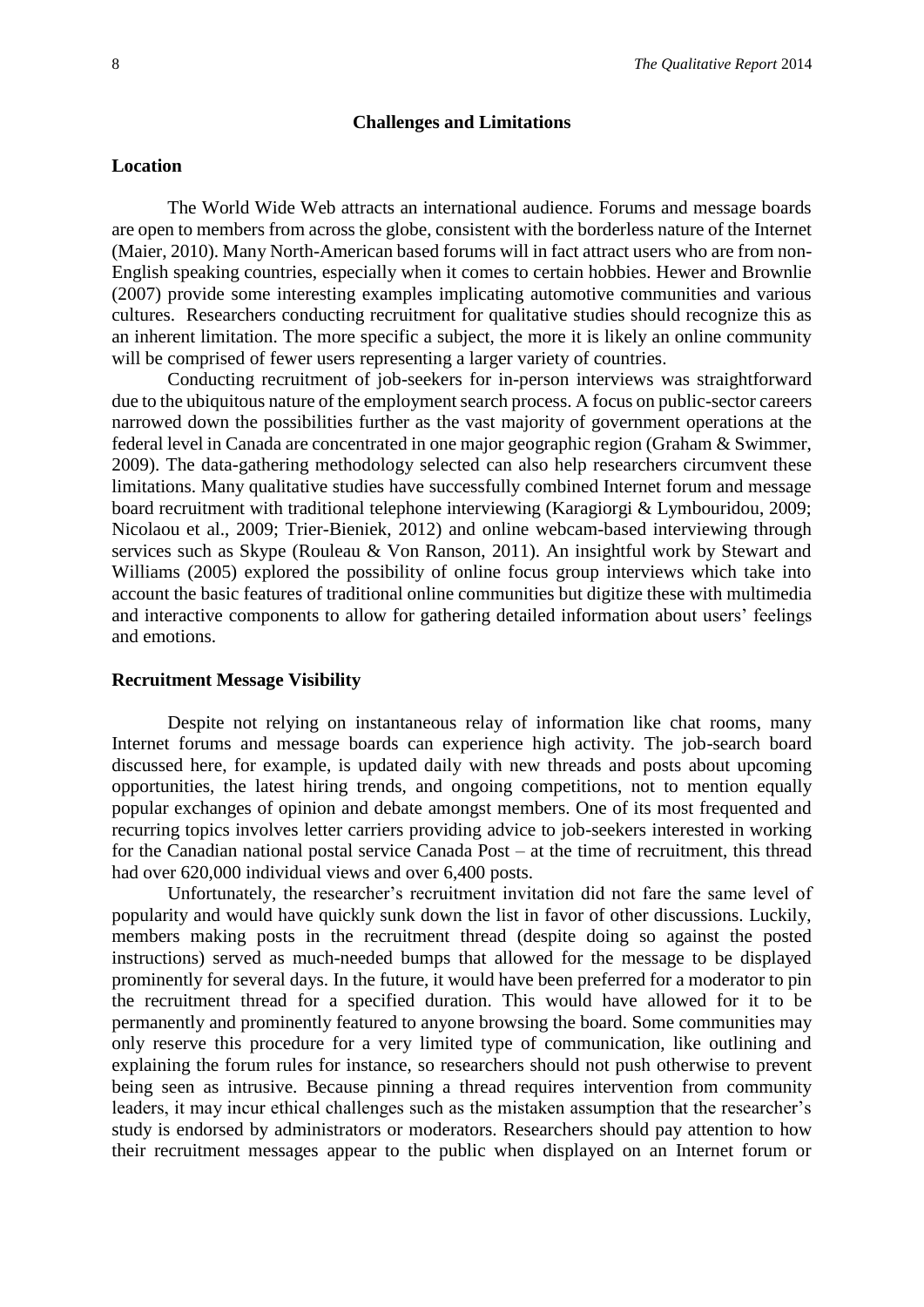message board. The addition of disclaimers and other explanatory messages can help add clarification as needed.

#### **Interactivity**

The process explained herein describes very limited interaction with an online community that serves only to recruit study participants. But recruitment threads made by a researcher are not immune from feedback by a community's broader membership. Earlier, it was mentioned that when a recruitment message was displayed on the job-search board it received several pages worth of public replies. This is not unusual given the purpose of many message boards as trading posts of solutions and advice. Morrow (2006) conducted a study of the pattern of conversations on Internet forums and message boards discovering that most new threads involve a member asking for help or advice with regards to a problem, are followed by other members offering answers or clarification, and finally end with the OP thanking the community. Depken and Zhang (2010) discovered, however, that not all user conversations on Internet forums and message boards are amicable. In some cases, messages can be off-topic, irrelevant, or provide little to no contribution to the discussion.

The recruitment message shared with the job-search community invoked some interesting public replies. Some members began offering their opinions regarding the jobsearch portal as if they were participating in an interview in which no questions had yet been asked. Others stated that they would be interested in being part of a focus group, while members who were still unsure used the public thread to ask for clarification about logistical factors related to the project. One user expressed dissatisfaction with the amount of compensation offered by the researcher's institution for the activity, which influenced another member to agree and write a follow-up post with a similar opinion.

The researcher did not expect such a breadth of public replies to the initial recruitment message. Recall, the thread contained an advisory for members to direct all of their questions and comments to the researcher directly. While the replies served to garner additional interest in the project and maintain the popularity of the thread, they ultimately only cluttered the board and offered very little value. It would have therefore been preferred to have requested that a moderator lock the thread to restrict public replies and essentially force users to bring their questions and concerns directly to the researcher.

#### **Discussion**

This study sought to contribute to the literature on qualitative research methodology by elaborating on researchers' experiences recruiting participants from an online community for face-to-face focus group interviews. Whereas scholars have written about Internet-based participant recruitment in the past, work in this area is limited and, largely because of distance, implicates boundary-free data collection approaches such as telephone interviewing (Trier-Bieniek, 2012).

Internet forums and message boards can be robust recruitment tools for qualitative researchers. They can offer entry into hidden worlds of sensitive topics and social taboos (Stommel & Koole, 2010) and also provide the diversity needed for attaining a plurality of participant experiences and narratives (Kim & Jin, 2006). In our case, the diversity of focus group participants helped to gather a plurality of job-search experiences which led to producing varied results from which generalization could be explored in the future. Regular visitors invest personal time to have discussions and conversations about matters they deem relevant and personally important. These could be devoted fans of a particular artist or musical genre reflecting members' valued socio-cultural or personality traits (Perkins, 2012; Reysen et al.,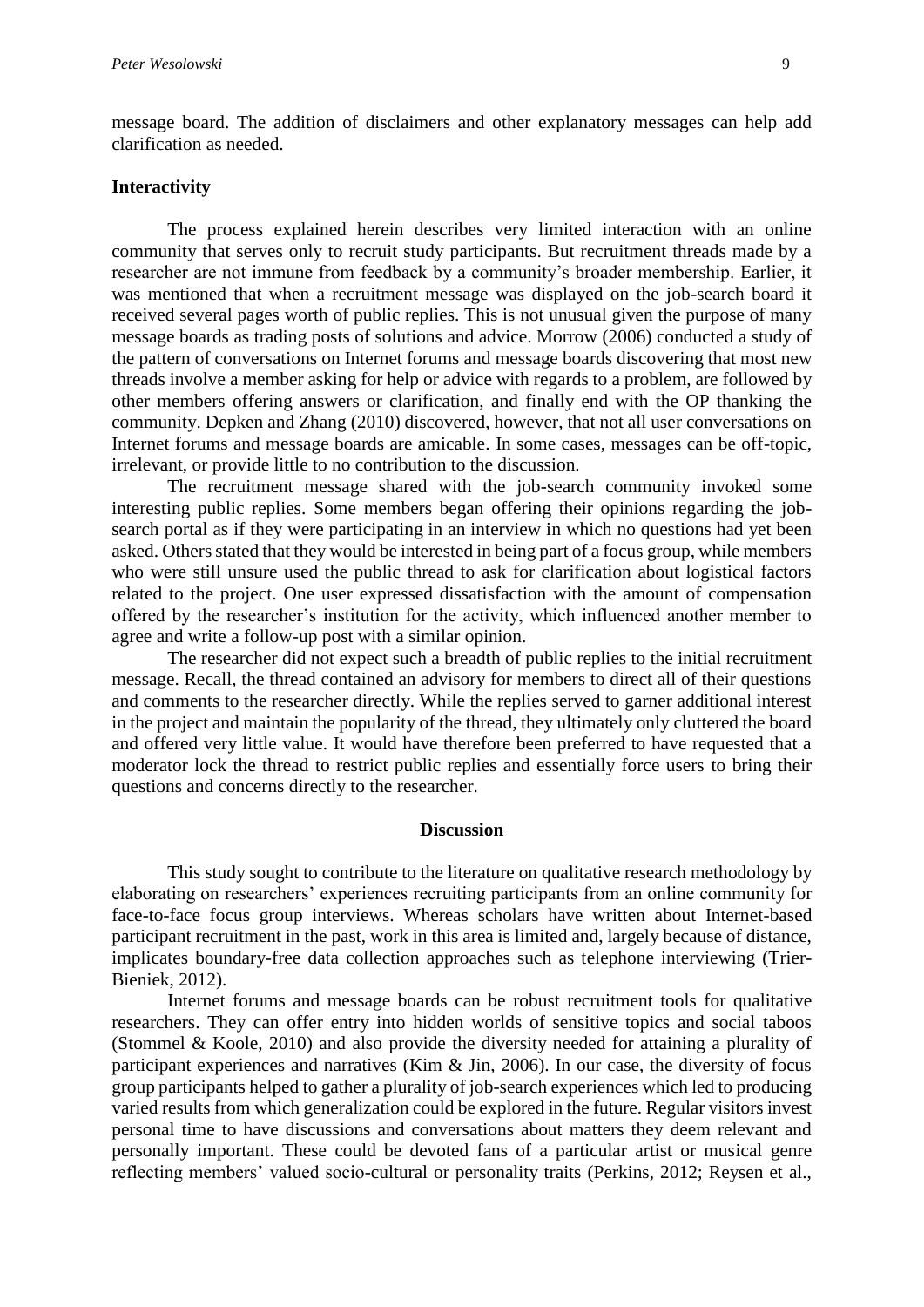2010; Trier-Bieniek, 2012; Williams, 2013). Of particular interest to scholars conducting qualitative studies in the health sciences, some message boards unite people afflicted with specific conditions or disorders (Armstrong et al., 2012; Mahato, 2011; Rodham et al., 2009) or offer community for parents and relatives of the ill (Clarke & Sargent, 2010; Kirby et al., 2008). As in our case, Internet forums and message boards can also bring together individuals searching for a future career in the federal government.

Scholars have already recognized the value of research data archived in the discourses and exchanges of online communities for quantitative analysis (Kenen et al., 2007; Persky et al., 2013; Sherman & Greenfield, 2013). Qualitative researchers have also sought to capitalize on the information shared by members of online communities. Netnography, for instance, has been described as an efficient tool for researchers interested in studying sensitive topics indepth (Langer & Beckman, 2005) and explore C2C interaction for market research purposes (Chan & Li, 2009), among others. Research projects implicating recruitment of participants from online communities for the purposes of further collecting new qualitative data are scarce, however, as the process is not without certain significant limitations.

The borderless nature of the Internet means that Internet discussion communities attract members from across the globe (Maier, 2010). Researchers can and have circumvented this problem, firstly, by attempting to recruit from regional online communities as in the case of the study described here. A second approach involves combining Internet forum and message board recruitment with more accessible qualitative data collection techniques. These can involve more traditional methods such as telephone interviews (Karagiorgi & Lymbouridou, 2009; Nicolaou et al., 2009; Trier-Bieniek, 2012) or new innovative techniques including, but not limited to, online webcam interviewing (Rouleau & Von Ranson, 2011), participant journaling, or even photovoice and photo novella based research. Future researchers are encouraged to explore and share their experienced recruiting from Internet forums and message boards for projects using technological or innovative data collection strategies.

It is also important to acknowledge the unpredictable nature of online communities. We were surprised with the variety of replies and messages spurred by our recruitment thread on the career advice forum. In the future, we would have requested the moderator to both pin and lock our recruitment thread as ethical constraints prevented us from writing public replies to respondents. However, other researchers may just as well be disappointed discovering that their project is not seen in as popular terms or that willing participants are unable to participate because of the aforementioned geographic limitations. Researchers should consider conducting background work to determine whether Internet forum and message board recruitment is truly the most appropriate methodology for their projects.

Like any other approach to research, recruitment through online communities must be conducted professionally, respectfully, and in accordance with relevant ethical regulations and policies. There is no question that conversations transpiring over the Internet, especially amongst largely anonymous users, will invoke some degree of informality (Marcoccia, 2012). However, researchers should remain professional in their correspondence with community administrators and members for the purposes of establishing trust and facilitating future study. It is also important to understand at least the basic terminologies and "e-discourse" used in conversations regarding forum and message board functionality and operation. This paper has sought to provide some guidance here and with respect to the process of engaging online communities for recruitment of participants for qualitative research.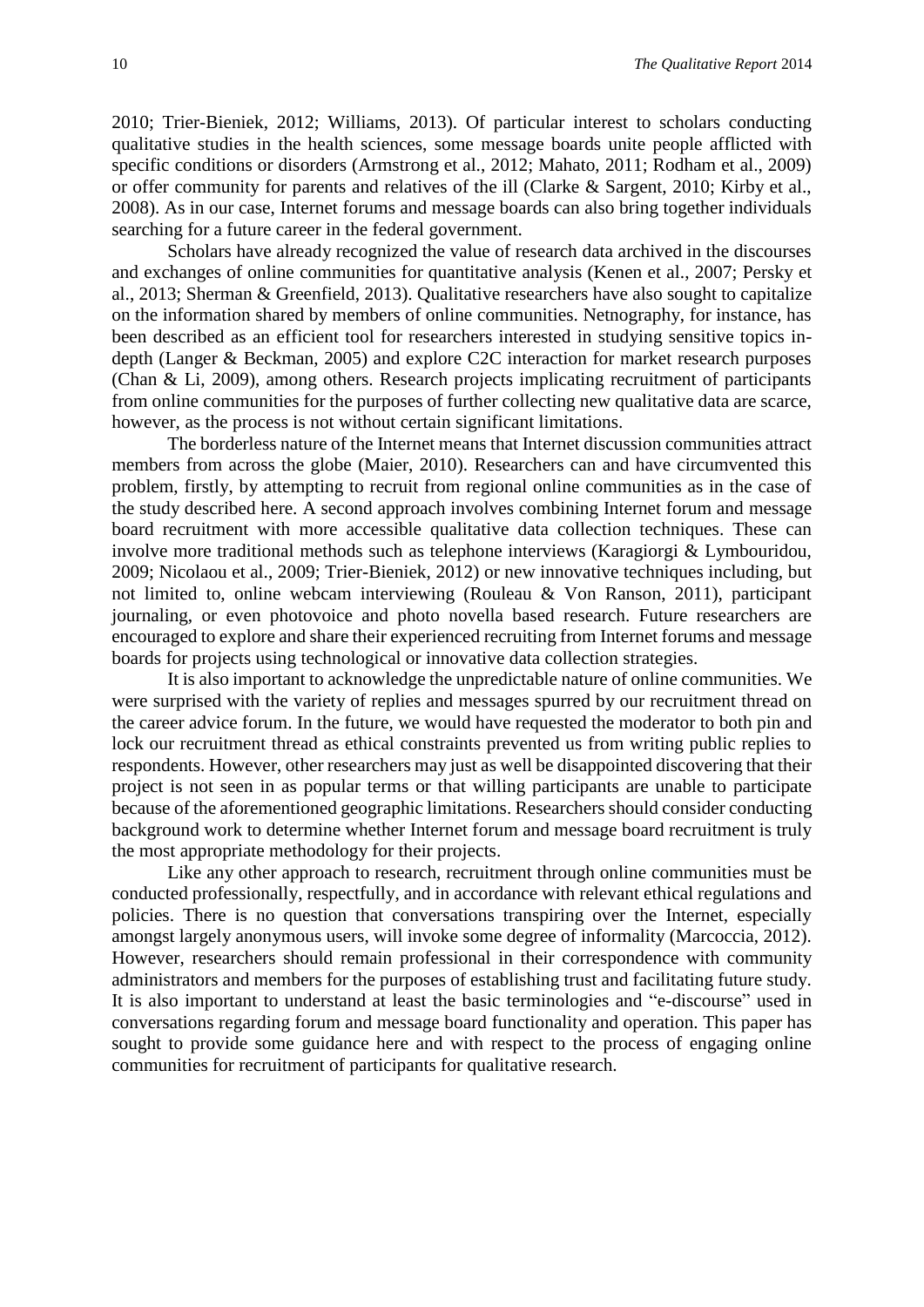#### **References**

- Armstrong, N., Koteyko, N., & Powell, J. (2012). 'Oh dear, should I really be saying that on here?': Issues of identity and authority in an online diabetes community. *Health, 16*(4), 347-365.
- Baranowski, F. (2013). *Type rules: Die zehn Pflichten des Typografen*. München: Stiebner.
- Beck, A. M., & Konnert, C. A. (2007). Ethical issues in the study of bereavement: The opinions of bereaved adults. *Death Studies, 31*(9), 783-799.
- Benton, A., Ungar, L., Hill, S., Hennessy, S., Mao, J., Chung, A., & Holmes, J. H. (2011). Identifying potential adverse effects using the web: A new approach to medical hypothesis generation. *Journal of Biomedical Informatics, 44*(6), 989-996.
- Castells, M. (2009). *Communication power*. Oxford: Oxford University Press.
- Chan, K. W., & Li, S. Y. (2009). Understanding consumer-to-consumer interactions in virtual communities: The salience of reciprocity. *Journal of Business Research, 63*(9-10), 1033-1040.
- Clarke, J. N., & Sargent, C. (2010). Childhood depression: Parents talk with one another on the 'net. *Social Work in Mental Health, 8*(6), 510-525.
- Depken, C. A., & Zhang, Y. (2010). Adverse selection and reputation in a world of cheap talk. *The Quarterly Review of Economics and Finance, 50*(4), 548-558.
- Faraj, S., & Johnson, S. L. (2011). Network exchange patterns in online communities. *Organization Science, 22*(6), 1464-1480.
- Felix, R. (2012). Brand communities for mainstream brands: The example of the Yamaha R1 brand community. *Journal of Consumer Marketing, 29*(3), 225-232.
- Finn, J. (1995). Computer-based self-help groups: A new resource to supplement support groups. *Social Work With Groups, 18*(1), 109-117.
- Flick, U. (2009). *An introduction to qualitative research* (4th ed.). London, UK: Sage.
- Fox, S. W., Lyon, D., & Farace, E. (2007). Symptom clusters in patients with high-grade Glioma. *Journal of Nursing Scholarship, 39*(1), 61-67.
- Frazier, L. M., Miller, V. A., Horbelt, D. V., Delmore, J. E., Miller, B. E., & Paschal, A. M. (2010). Comparison of focus groups on cancer and employment conducted face to face or by telephone. *Qualitative Health Research, 20*(5), 617-627.
- Fung, L., & Carter, R. (2007). New varieties, new creativities: ICQ and English-Cantonese ediscourse. *Language and Literature, 16*(4), 345-366.
- Geertz, C. (1973). *The interpretation of cultures: Selected essays*. New York, NY: Basic Books.
- Gilliland, S. W., & Steiner, D. D. (2012). Applicant reactions to testing and selection (N. Schmitt, Ed.). In *The Oxford handbook of personnel assessment and selection* (pp. 629- 666). New York, NY: Oxford University Press.
- Graham, K., & Swimmer, G. (2009). The "Ottawa syndrome": The localization of federal public servants in Canada. *Canadian Public Administration, 52*(3), 417-437.
- Green, M. C. (2007). Trust and social interaction on the Internet. In A. N. Joinson, K. McKenna, T. Postmes, & U. Reips (Eds.), *The Oxford handbook of Internet psychology* (pp. 43-52). Oxford, UK: Oxford University Press.
- Greidanus, E., & Everall, R. D. (2010). Helper therapy in an online suicide prevention community. *British Journal of Guidance & Counselling, 38*(2), 191-204.
- Halpern, D., & Gibbs, J. (2013). Social media as a catalyst for online deliberation? Exploring the affordances of Facebook and YouTube for political expression. *Computers in Human Behavior, 29*(3), 1159-1168.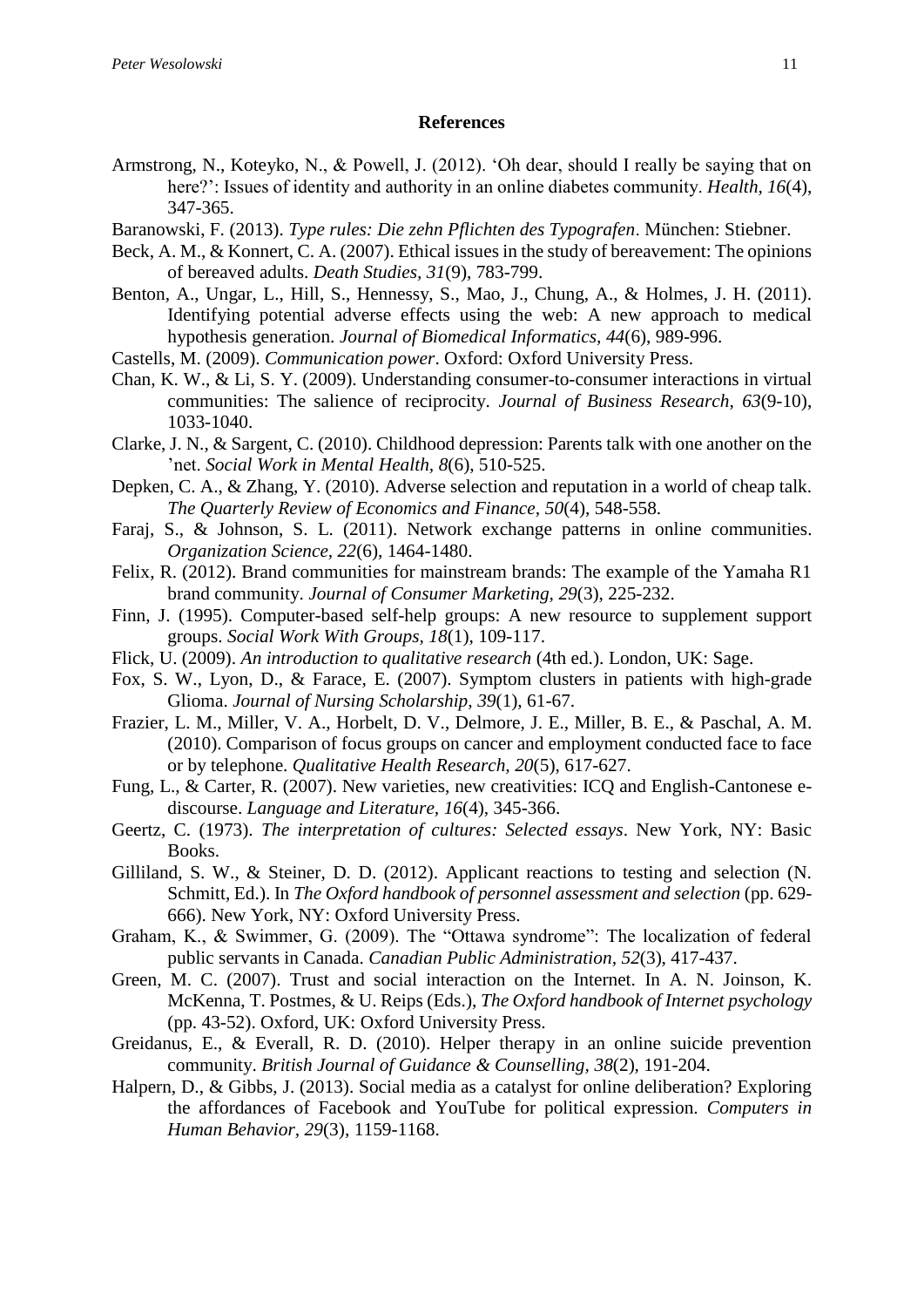- Haug, S., Meyer, C., & John, U. (2011). Efficacy of an internet program for smoking cessation during and after inpatient rehabilitation treatment: A quasi-randomized controlled trial. *Addictive Behaviors, 36*(12), 1369-1372.
- Healy, M. J., & Beverland, M. B. (2013). Unleashing the animal within: Exploring consumers' zoomorphic identity motives. *Journal of Marketing Management, 29*(1-2), 225-248.
- Hew, K. F. (2009). Determinants of success for online communities: An analysis of three communities in terms of members' perceived professional development. *Behaviour & Information Technology, 28*(5), 433-445.
- Hewer, P., & Brownlie, D. (2007). Cultures of consumption of car aficionados: Aesthetics and consumption communities. *International Journal of Sociology and Social Policy, 27*(3/4), 106-119.
- Hewer, P., & Brownlie, D. (2007). Cultures of consumption of car aficionados: Aesthetics and consumption communities. *International Journal of Sociology and Social Policy, 27*(3/4), 106-119.
- Hibino, Y., & Shimazono, Y. (2013). Becoming a surrogate online: "Message board" surrogacy in Thailand. *Asian Bioethics Review, 5*(1), 56-72.
- Hirvonen, K. (2013). Sweden: When hate becomes the norm. *Race & Class, 55*(1), 78-86.
- Karagiorgi, Y., & Lymbouridou, C. (2009). The story of an online teacher community in Cyprus. *Professional Development in Education, 35*(1), 119-138.
- Kenen, R. H., Shapiro, P. J., Friedman, S., & Coyne, J. C. (2007). Peer-support in coping with medical uncertainty: Discussion of oophorectomy and hormone replacement therapy on a web-based message board. *Psycho-Oncology, 16*(8), 763-771.
- Kim, H., & Jin, B. (2006). Exploratory study of virtual communities of apparel retailers. *Journal of Fashion Marketing and Management, 10*(1), 41-55.
- King, S. A. (1996). Researching Internet communities: Proposed ethical guidelines for the reporting of results. *The Information Society, 12*(2), 119-128.
- Kirby, A., Edwards, L., & Hughes, A. (2008). Parents' concerns about children with specific learning difficulties: Insights gained from an online message centre. *Support for Learning, 23*(4), 193-200.
- Kitzinger, J. (1994). The methodology of Focus Groups: The importance of interaction between research participants. *Sociology of Health and Illness, 16*(1), 103-121.
- Kitzinger, J. (1995). Introducing focus groups. *British Medical Journal, 311*(7000), 299-302.
- Kozinets, R. V. (2002). The field behind the screen: Using netnography for marketing research in online communities. *Journal of Marketing Research, 39*, 61-72.
- Kozinets, R. V. (2010). *Netnography: Doing ethnographic research online*. Los Angeles, CA: SAGE.
- Kulavuz-Onal, D., & Vasquez, C. (2013). Reconceptualising fieldwork in a netnography of an online community of English language teachers. *Ethnography and Education, 8*(2), 224-238.
- Kulmala, M., Mesiranta, N., & Tuominen, P. (2013). Organic and amplified eWOM in consumer fashion blogs. *Journal of Fashion Marketing and Management, 17*(1), 20- 37.
- Langer, R., & Beckman, S. C. (2005). Sensitive research topics: Netnography revisited. *Qualitative Market Research: An International Journal, 8*(2), 189-203.
- Levin, E. L., & Kammire, L. L. (1986). A career development center in transition. *Journal of Career Development, 12*(3), 202-209.
- Lugosi, P., Janta, H., & Watson, P. (2012). Investigative management and consumer research on the internet. *International Journal of Contemporary Hospitality Management, 24*(6), 838-854.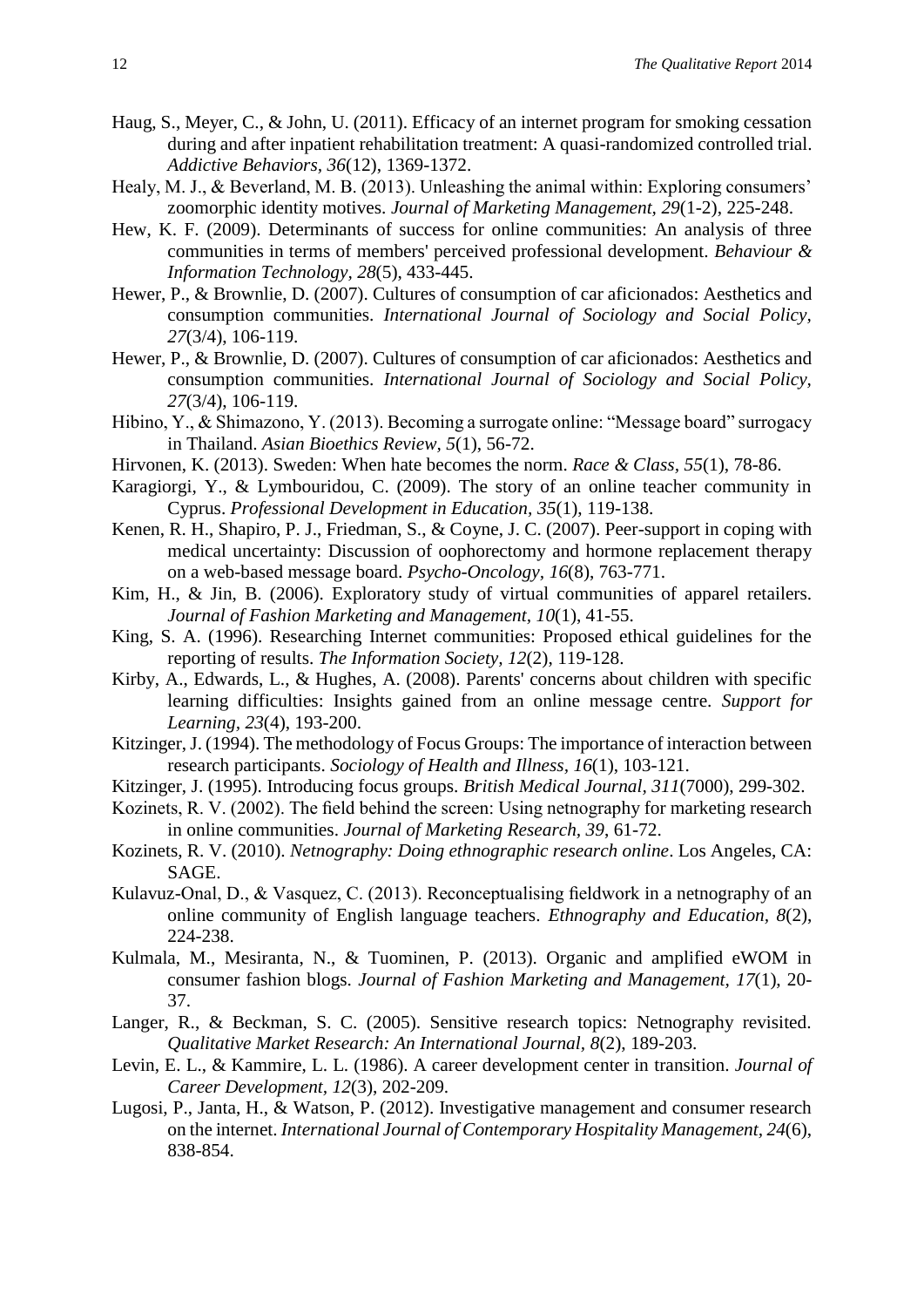- Maclaran, P., & Catterall, M. (2002). Researching the social web: Marketing information from virtual communities. *Marketing Intelligence & Planning, 20*(6), 319-326.
- Mahato, M. (2011). Virtuous community: Online storytelling in Leroy Sievers's My Cancer. *Storytelling, Self, Society, 7*(3), 211-228.
- Maier, B. (2010). How has the law attempted to tackle the borderless nature of the Internet? *International Journal of Law and Information Technology, 18*(2), 142-175.
- Maloney-Krichmar, D., & Preece, J. (2005). A multilevel analysis of sociability, usability, and community dynamics in an online health community. *ACM Transactions on Computer-Human Interaction, 12*(2), 201-232.
- Marcoccia, M. (2012). The internet, intercultural communication and cultural variation. *Language and Intercultural Communication, 12*(4), 353-368.
- Markey, P. (2002). Interpersonal perception in Internet chat rooms. *Journal of Research in Personality, 36*(2), 134-146.
- McEwan, B., & Zanolla, D. (2013). When online meets offline: A field investigation of modality switching. *Computers in Human Behavior, 29*(4), 1565-1571.
- Montagne, M. (2011). Miracle drug, poison, or placebo: Patients' experiences with antidepressant medications as described in postings on an online message board. *Substance Use & Misuse, 46*(7), 922-930.
- Morrow, P. R. (2006). Telling about problems and giving advice in an Internet discussion forum: Some discourse features. *Discourse Studies, 8*(4), 531-548.
- Nicolaou, M., Rosewell, R., Marlow, N., & Glazebrook, C. (2009). Mothers' experiences of interacting with their premature infants. *Journal of Reproductive and Infant Psychology, 27*(2), 182-194.
- Patton, M. Q. (2002). *Qualitative research and evaluation methods* (3rd ed.). Thousand Oaks, CA: Sage Publications.
- Perkins, A. (2012). How devoted are you? An examination of online music fan behaviour. *Annals of Leisure Research, 15*(4), 354-365.
- Persky, S., Sanderson, S. C., & Koehly, L. M. (2013). Online communication about genetics and body weight: Implications for health behavior and Internet-based education. *Journal of Health Communication, 18*(2), 241-249.
- Pitney, W. A., & Parker, J. (2009). *Qualitative research in physical activity and the health professions*. Champaign, IL: Human Kinetics.
- Reysen, S., Lloyd, J. D., Katzarska-Miller, I., Lemker, B. M., & Foss, R. L. (2010). Intragroup status and social presence in online fan groups. *Computers in Human Behavior, 26*(6), 1314-1317.
- Richards, D. (2009). Features and benefits of online counselling: Trinity College online mental health community. *British Journal of Guidance & Counselling, 37*(3), 231-242.
- Roberts, J. W., & Hunt, S. A. (2012). Social control in a sexually deviant cybercommunity: A cappers' code of conduct. *Deviant Behavior, 33*(10), 757-773.
- Rodham, K., McCabe, C., & Blake, D. (2009). Seeking support: An interpretative phenomenological analysis of an Internet message board for people with Complex Regional Pain Syndrome. *Psychology & Health, 24*(6), 619-634.
- Rouleau, C. R., & Von Ranson, K. M. (2011). Potential risks of pro-eating disorder websites. *Clinical Psychology Review, 31*(4), 525-531.
- Ruble, R. (2011). The communication of advice on an online Message board for language assistants in France. *Journal of Language and Social Psychology, 30*(4), 396-420.
- Schleicher, D. J., Venkataramani, V., Morgeson, F. P., & Campion, M. A. (2006). So you didn't get the job … Now what do you think? Examining opportunity-to-perform fairness perceptions. *Personnel Psychology, 59*(3), 559-590.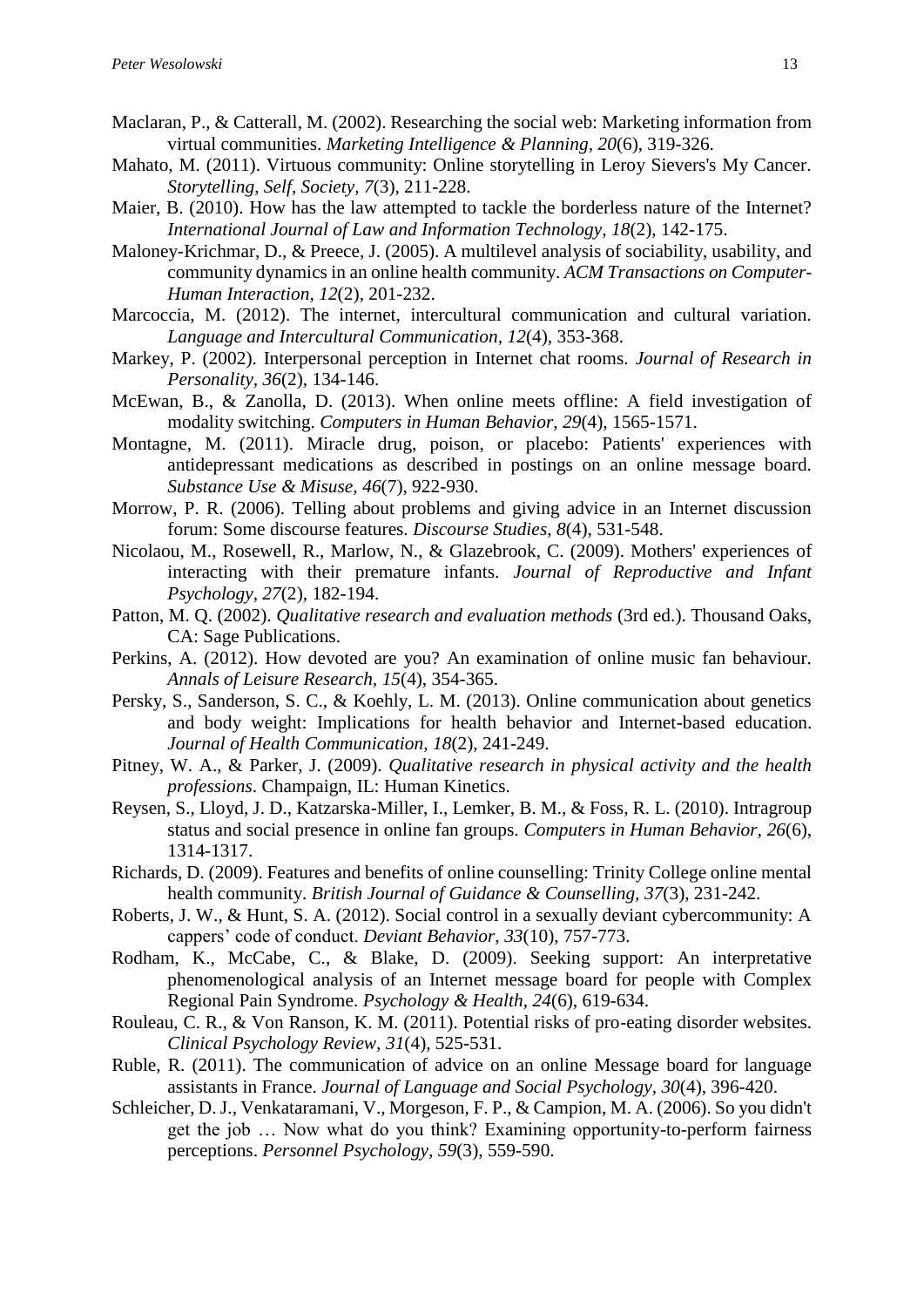- Seraj, M. (2012). We create, we connect, we respect, therefore we are: Intellectual, social, and cultural value in online communities. *Journal of Interactive Marketing, 26*(4), 209-222.
- Sherman, L. E., & Greenfield, P. M. (2013). Forging friendship, soliciting support: A mixedmethod examination of message boards for pregnant teens and teen mothers. *Computers in Human Behavior, 29*(1), 75-85.
- Smith, A., & Stewart, B. (2012). Body perceptions and health behaviors in an online bodybuilding community. *Qualitative Health Research, 22*(7), 971-985.
- Stewart, K., & Williams, M. (2005). Researching online populations: The use of online focus groups for social research. *Qualitative Research, 5*(4), 395-416.
- Stommel, W., & Koole, T. (2010). The online support group as a community: A micro-analysis of the interaction with a new member. *Discourse Studies, 12*(3), 357-378.
- Strauss, A. L., & Corbin, J. M. (2008). *Basics of qualitative research: Techniques and procedures for developing grounded theory* (3rd ed.). Thousand Oaks, CA: Sage Publications.
- Suvankulov, F., Chi Keung Lau, M., & Ho Chi Chau, F. (2012). Job search on the internet and its outcome. *Internet Research, 22*(3), 298-317.
- Thurman, N. (2008). Forums for citizen journalists? Adoption of user generated content initiatives by online news media. *New Media & Society, 10*(1), 139-157.
- Trier-Bieniek, A. (2012). Framing the telephone interview as a participant-centred tool for qualitative research: A methodological discussion. *Qualitative Research, 12*(6), 630- 644.
- Tso, G. K., Yau, K. K., & Cheung, M. S. (2010). Latent constructs determining Internet job search behaviors: Motivation, opportunity and job change intention. *Computers in Human Behavior, 26*(2), 122-131.
- Van Rooy, D. L., Alonso, A., & Fairchild, Z. (2004). In with the new, out with the old: Has the technological revolution eliminated the traditional job search process? *International Journal of Selection and Assessment, 11*(2-3), 170-174.
- Vander Laenen, F. (2009). 'I don't trust you, you are going to tell', adolescents with emotional and behavioural disorders participating in qualitative research. *Child: Care, Health and Development, 35*(3), 323-329.
- Walden, E. (2000). Some value propositions of online communities. *Electronic Markets, 10*(4), 244-249.
- Waskul, D., & Douglas, M. (1996). Considering the electronic participant: Some polemical observations on the ethics of on-line research. *The Information Society, 12*(2), 129-140.
- Wesolowski, P. (2014). Melding a multi-generational workforce: Communication technology is part of the problem – and the solution. *Human Resource Management International Digest, 22*(2), 33-35.
- Williams, R. (2013). "Anyone who calls Muse a Twilight Band will be shot on sight": Music, distinction, and the "interloping fan" in the Twilight franchise. *Popular Music and Society, 36*(3), 324-342.
- Zahariadis, T., Pau, G., & Camarilo, G. (2011). Future media Internet. *IEEE Communications Magazine, 49*(3), 110-111.
- Zalan, T., & Lewis, G. (2004). Writina about methods in qualitative research: Towards a more transparent approach. In R. Marschan-Piekkari & C. Welch (Eds.), *Handbook of qualitative research methods for international business* (pp. 507-528). Cheltenham: Edward Elgar.
- Zhang, W., & Watts, S. (2008). Online communities as communities of practice: A case study. *Journal of Knowledge Management, 12*(4), 55-71.
- Zhang, Z. (2009). Feeling the sense of community in social networking usage. *IEEE Transactions on Engineering Management, 57*(2), 225-239.